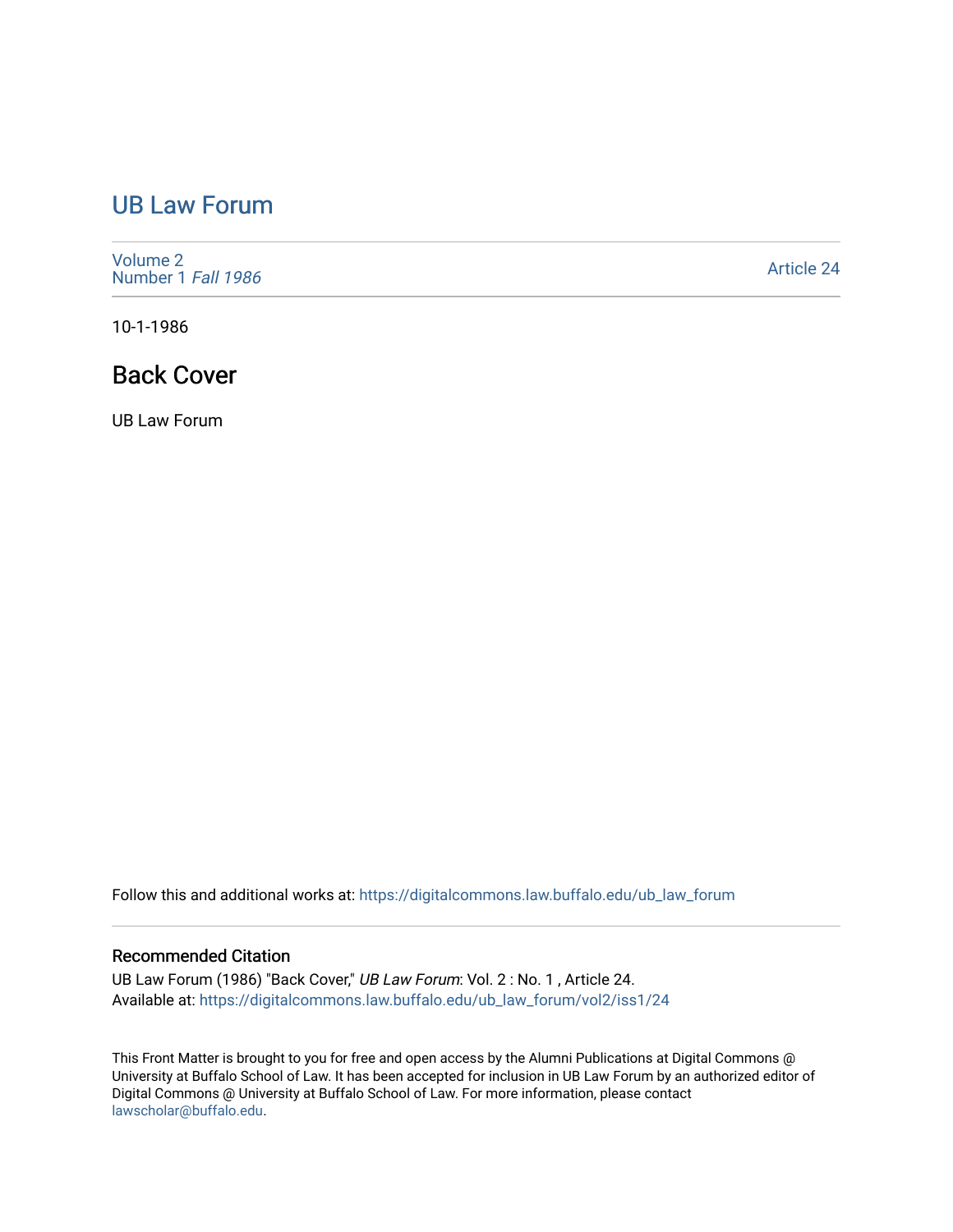## Let Us Hear From You!

ļ  $\mathfrak l$ 

*Please complete, clip and return the atwched cords to help keep our records current, to report placemem opportunities and to make your annual association dues paymem.* 

I I I I I I I I I I I I I I I I I I I I I

I I I I I I

I I I I I I I I I I I I I I I I I I I I I I I I

|                                                            | <b>KEEP IN TOUCH!</b> |                                                                                                                                                                                                                                                                                                                         |
|------------------------------------------------------------|-----------------------|-------------------------------------------------------------------------------------------------------------------------------------------------------------------------------------------------------------------------------------------------------------------------------------------------------------------------|
|                                                            |                       |                                                                                                                                                                                                                                                                                                                         |
|                                                            |                       |                                                                                                                                                                                                                                                                                                                         |
|                                                            |                       |                                                                                                                                                                                                                                                                                                                         |
|                                                            |                       | $\frac{2ip}{p}$ $\frac{2ip}{p}$ $\frac{p}{p}$ $\frac{p}{p}$ $\frac{p}{p}$ $\frac{p}{p}$ $\frac{p}{p}$ $\frac{p}{p}$ $\frac{p}{p}$ $\frac{p}{p}$ $\frac{p}{p}$ $\frac{p}{p}$ $\frac{p}{p}$ $\frac{p}{p}$ $\frac{p}{p}$ $\frac{p}{p}$ $\frac{p}{p}$ $\frac{p}{p}$ $\frac{p}{p}$ $\frac{p}{p}$ $\frac{p}{p}$ $\frac{p}{p}$ |
|                                                            |                       |                                                                                                                                                                                                                                                                                                                         |
|                                                            |                       |                                                                                                                                                                                                                                                                                                                         |
| What's New? <b>Example 2008</b> What's New ?               |                       |                                                                                                                                                                                                                                                                                                                         |
|                                                            |                       |                                                                                                                                                                                                                                                                                                                         |
| I am willing to help organize: __________ class activities |                       |                                                                                                                                                                                                                                                                                                                         |
|                                                            | local area activities |                                                                                                                                                                                                                                                                                                                         |
| $(\ )$ .                                                   |                       |                                                                                                                                                                                                                                                                                                                         |
|                                                            |                       |                                                                                                                                                                                                                                                                                                                         |
|                                                            |                       |                                                                                                                                                                                                                                                                                                                         |
|                                                            |                       |                                                                                                                                                                                                                                                                                                                         |
|                                                            |                       |                                                                                                                                                                                                                                                                                                                         |
|                                                            |                       |                                                                                                                                                                                                                                                                                                                         |
|                                                            |                       |                                                                                                                                                                                                                                                                                                                         |
| €                                                          |                       |                                                                                                                                                                                                                                                                                                                         |
|                                                            |                       |                                                                                                                                                                                                                                                                                                                         |
|                                                            |                       |                                                                                                                                                                                                                                                                                                                         |
|                                                            |                       |                                                                                                                                                                                                                                                                                                                         |
|                                                            |                       |                                                                                                                                                                                                                                                                                                                         |
|                                                            |                       |                                                                                                                                                                                                                                                                                                                         |
|                                                            |                       |                                                                                                                                                                                                                                                                                                                         |
|                                                            |                       |                                                                                                                                                                                                                                                                                                                         |
|                                                            |                       |                                                                                                                                                                                                                                                                                                                         |
|                                                            |                       |                                                                                                                                                                                                                                                                                                                         |
|                                                            |                       |                                                                                                                                                                                                                                                                                                                         |
|                                                            |                       | ) I would be willing to serve as a resource or contact person in my area for law school students.<br>DUES ARE DUE: JUNE 1, 1986 - MAY 31, 1987: (CHECK ONE)                                                                                                                                                             |